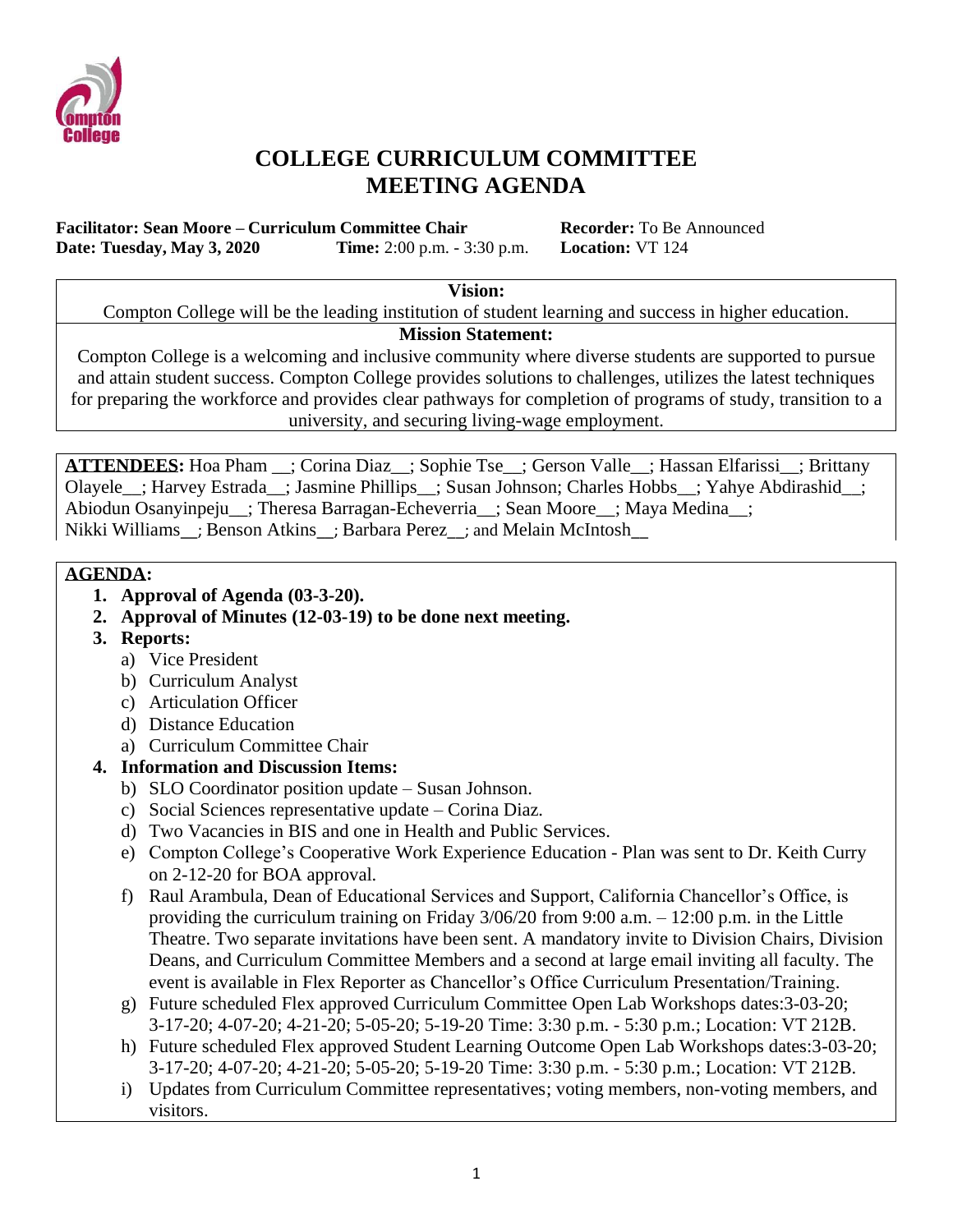- j) Revise Curriculum Committee Handbook this semester. Changes to consider, yet not limited to: due to meeting timeline limitations courses will require one consensus vote of approval by the Curriculum Committee versus two, courses having on vote of approval by Academic Senate versus two, consider minimizing Health and Public Services position to one, and Curriculum Committee members shall be designated a specific area of specialization in the Curriqunet software responsible to review CORs.
- k) Curriculum Committee Chair position is held for 3-years and is to be voted on this semester by Academic Senate – potentially in April.
- l) Spring 2020 Courses for Review finalized and sent to Division Chairs, Division Deans, and responsible faculty assigned to courses for review. Document is available on the Curriculum Committee OneDrive.
- m) In the future provide newly appointed SLO Coordinator an area of report in number 3 of the Curriculum Committee agenda.

### **5. Other Items:**

- a) Hoa Pham will not be available to attend this semester and will try to appoint a proxy.
- b) Nikki Williams will not be able to attend this semester to record the minutes.
- c) Curriculum Committee Member vacancies: two in BIS; one in Social Sciences; and in one Health and Public Services.

### **6. Action Items:**

a) None

### **7. Reinstate Items:**

a) None

#### **8. Consent Agenda Items:**

a) Spring 2020 List of Courses for Review listed by our five Divisions and illustrating assigned faculty responsible for review.

### **Division: FACH**

- 1. ART 222: Vanessa Madrid require hour/unit revisions
- 2. ART 110: Vanessa Madrid require hour/unit revisions and offered this semester \*
- 3. ART 129: Vanessa Madrid require hour unit revisions
- 4. ART 130: Vanessa Madrid require hour unit revisions
- 5. ART 160: Vanessa Madrid require hour/unit revisions and offered this semester \*
- 6. ART 210: Vanessa Madrid require hour/unit revisions and offered this semester \*
- 7. ART 220: Vanessa Madrid require hour/unit revisions
- 8. ART 223: Vanessa Madrid require hour/unit revisions
- 9. ART 224: Vanessa Madrid require hour/unit revisions
- 10. ART 230: Vanessa Madrid require hour/unit revisions
- 11. DANC 120B: Marje Phillips
- 12. DANC 130A: Marje Phillips
- 13. DANC 130B: Marje Phillips
- 14. DANC 164: Marje Phillips
- 15. DANC 168: Marje Phillips
- 16. DANC 183: Marje Phillips require hour/unit revisions
- 17. DANC 230A: Marje Phillips
- 18. DANC 250: Marje Phillips
- 19. DANC 287: Marje Phillips require hour/unit revisions
- 20. ENGL 127: Judy Crozier
- 21. ENGL 227: Amber Gillis
- 22. ENGL 235: Judy Crozier
- 23. ENGL 240: Jennifer Hill
- 24. ENGL 241: Jennifer Hill
- 25. ENGL 242: Valerie Woodward
- 26. ENGL 243: Valerie Woodward
- 27. ENGL 244: Valerie Woodward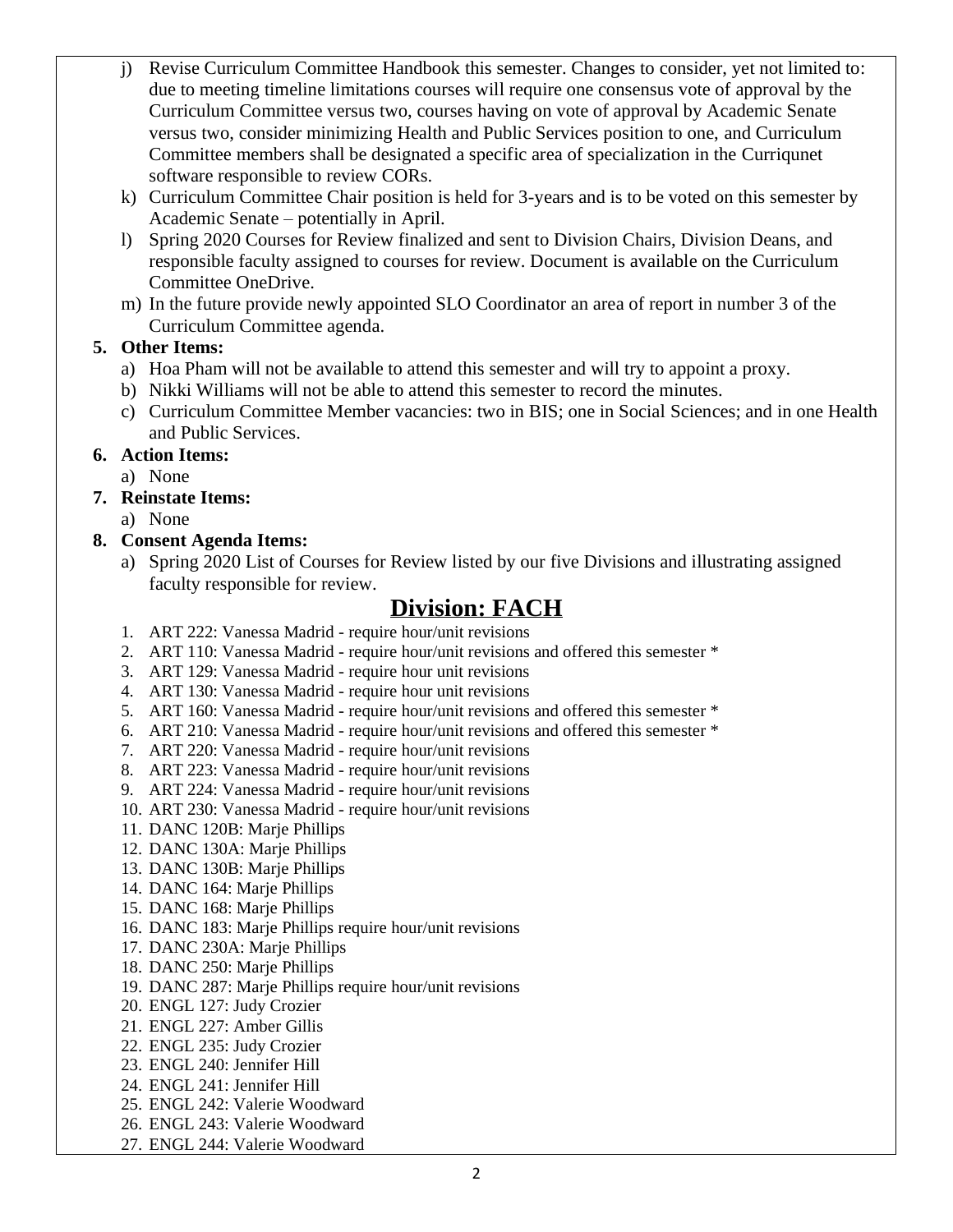28. ENGL 248: Valerie Woodward

29. ENGL C: Valerie Woodward - Inactivate

30. ENGL B: Valerie Woodward - Inactivate?

31. ENGL 80: Valerie Woodward - Inactivate?

32. ENGL 82: Valerie Woodward - Inactivate?

33. FILM 113: Aaron Dowell

34. FILM 122: Aaron Dowell

35. FILM 124: Aaron Dowell

36. LIBR 101: Lynn Chung

37. LIBR 110: Lynn Chung

38. MUSI 143: Mandeda Uch require hour/unit revision

39. MUSI 144: Mandeda Uch require hour/unit revision

40. MUSI 145: Mandeda Uch require hour/unit revision

41. MUSI 146: Mandeda Uch require hour unit/revision

42. MUSI 147B: Mandeda Uch require hour/unit revision

43. MUSI 152: Mandeda Uch require hour/unit revision

44. MUSI 180: Harvey Estrada

45. MUSI 181A: Harvey Estrada

46. MUSI 181B: Harvey Estrada

47. MUSI 182: Harvey Estrada

48. MUSI 247: Mandeda Uch hour/unit revision

49. MUSI 258: Mandeda Uch hour/unit revision

50. MUSI 285: Harvey Estrada

51. MUSI 290: Mandeda Uch require hour/unit revision

52. SPAN 105: Juan Tavarez

53. SPAN 106: Juan Tavarez

54. THEA 216: Valerie Woodward - Inactivate

55. THEA 217: Valerie Woodward - Inactivate

### **Division: STEM**

- 1. BIOL 102H: Sidhu Rajinder
- 2. BIOL 100: Sidhu Rajinder
- 3. BIOL 101: Sidhu Rajinder

4. BIOL 100H: Sidhu Rajinder

5. BIOL 115: Dr. Katherine Marsh

6. BIOL 117: Dr. Katherine Marsh - inactivate

7. BIOL 118: Dr. Katherine Marsh – inactivate

8. CHEM 150: Sevana Khodagholian

9. CHEM 152: Karla Coti

10. ENGR 109: Rafael Diaz

11. MATH 110: Evan Skorka

12. MATH 111: Evan Skorka

13. MATH 12: Gerson Valle - Inactivate

14. MATH 23: Gerson Valle - Inactivate

15. MATH 37: Gerson Valle - Inactivate

16. MATH 67: Patricia Stoddard

17. PHYS 111: Dr. Kent Schwitkis

18. PHYS 112: Dr. Kent Schwitkis

# **Division: HPS**

1. AJ 106: Don Mason

2. AJ 107: Don Mason

3. AJ 109: Don Mason

4. AJ 130: Don Mason

5. AJ 133: Don Mason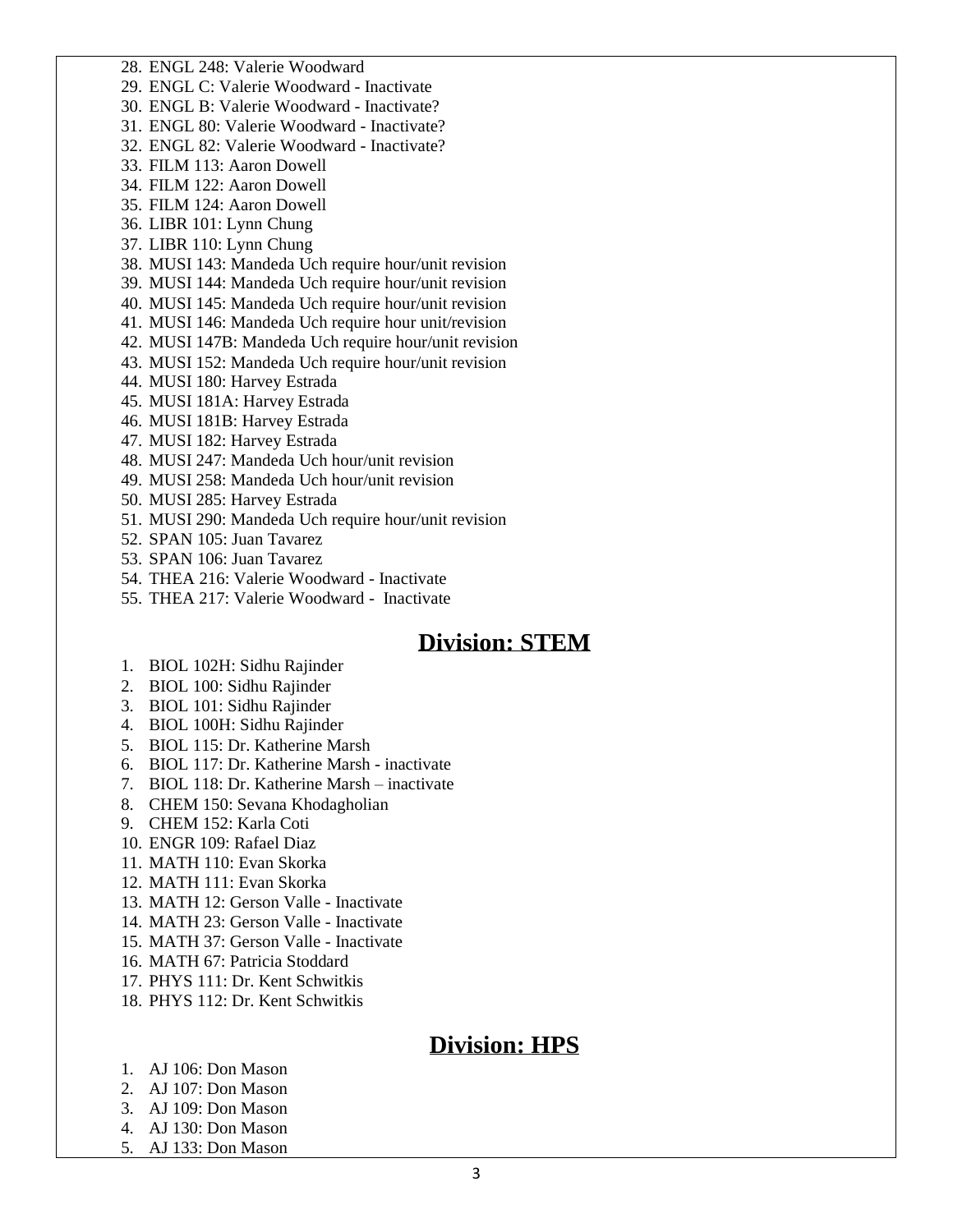6. AJ 134: Don Mason

7. AJ 135: Don Mason

8. AJ 142: Don Mason

9. FAID 1: Aaron Youngblood

10. FTEC 101: Alex Rodrigues

11. FTEC 102: Alex Rodrigues

12. FTEC 105: Alex Rodrigues

13. FTEC 106: Alex Rodrigues

14. HDEV 110: Roza Ekimyan

15. HDEV 115: Roza Ekimyan

16. MEDT 101: Cheryl Shigg

17. NFOO 110: Valerie Henderson

18. NFOO 115: Valerie Henderson

19. PE 277: Shannon Williams

20. PE 275: Shannon Williams

21. PE 134: Shannon Williams

22. PE 159: Shannon Williams

23. PE 122: Shannon Williams

24. PE 155: Shannon Williams

### **Division: Social Sciences**

- 1. ANTH 101: Kendahl Radcliffe
- 2. ANTH 103: Kendahl Radcliffe
- 3. ANTH 108: Kendahl Radcliffe
- 4. CDEV 106: Cassandra Washington
- 5. CDEV 114: Cassandra Washington
- 6. CDEV 115: Cassandra Washington
- 7. CDEV 119: Cassandra Washington
- 8. CDEV 125: Hoa Pham
- 9. CDEV 150: Hoa Pham
- 10. CDEV 169: Hoa Pham
- 11. ESTU 101: Marje Phillips
- 12. HIST 106: Jerome Evans
- 13. HIST 108: Jerome Evans
- 14. HIST 111: Kendahl Radcliffe
- 15. HIST 122: Kendahl Radcliffe
- 16. POLI 110: Jesse Mills
- 17. POLI 102: Jesse Mills
- 18. PSYC 102: Bradfield Conn
- 19. PSYC 115: Bradfield Conn
- 20. PSYC 101H: Bradfield Conn
- 21. SOCI 107: Corina Diaz
- 22. SOCI 120: Corina Diaz
- 23. SOCI 122: Corina Diaz

# **Division: BIS**

- 1. ACR 121: Todd Kler
- 2. ACR 123: Toff Kler
- 3. ACR 125: Todd Kler
- 4. ACRP 101: Brent Kooiman
- 5. ACRP 102: Brent Kooiman
- 6. ACRP 103: Brent Kooiman
- 7. ACRP 104: Brent Kooiman